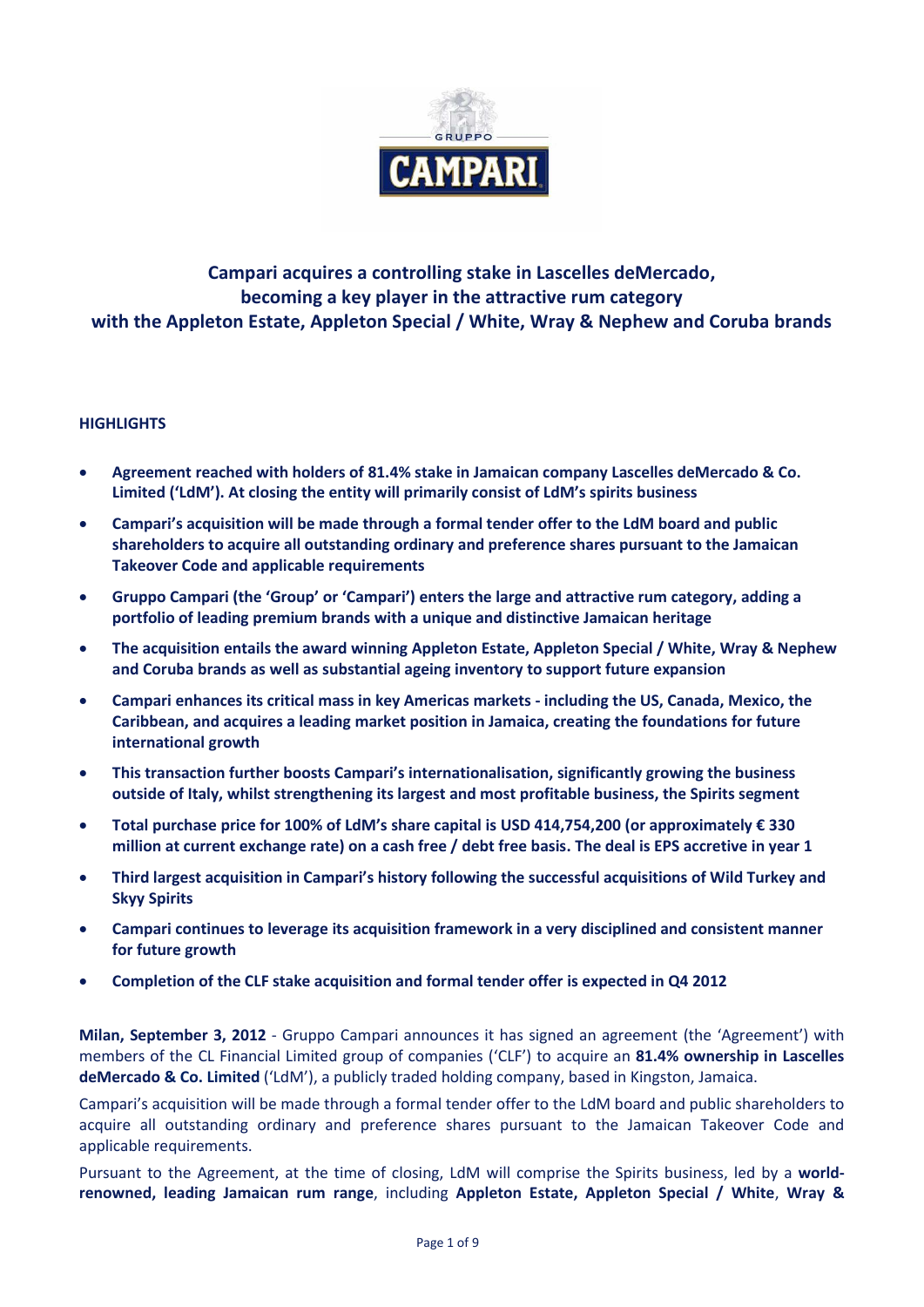**Nephew** and **Coruba**, the related upstream supply chain, as well as its successful local consumer products distribution business (the 'Acquired Business').

This transaction marks the **third largest acquisition in Campari's history** and positions the Group as a **leading producer of premium rum globally**.

**Bob Kunze-Concewitz, Chief Executive Officer: '***With Lascelles deMercado, the award winning distiller of world class premium dark,overproof and gold Jamaican rums, we are once again leveraging our acquisition framework in a very disciplined and consistent manner for future growth. The addition of the Appleton, Wray & Nephew and Coruba rum brands as well as a portfolio of local Jamaican brands will help us build our critical mass further in key North American markets, provide a leading market position in Jamaica, a major destination in the Caribbean, whilst laying the foundations for future international growth across all major usage occasions of the growing and premiumising rum category. When completed, this acquisition will give a further boost to the internationalisation of Gruppo Campari, further expanding our business outside of Italy, as well as strengthening our largest and most profitable business, the Spirits segment.***'**

The Acquired Business includes an **unrivalled Portfolio of world-class premium and overproof rums**, including **Appleton Estate** (super premium aged rum designed for sipping), **Appleton Special** and White (blend specially designed for mixing), **Wray & Nephew White Overproof** (the world's top selling awardwinning overproof rum), **Coruba** and a **strong portfolio of local brands**. In Fiscal Year ended September 30, 2011, the rum and spirits portfolio achieved total sales volume of **3.5 million 9 litre cases**.

**Upstream supply chain operations** consist of agriculture facilities, including sugar cane fields, two distilleries, one sugar factory, nine farms and 18 warehouses, all located in Jamaica, as well as a **complete and deep inventory of aged rum** to support the global expansion of the Acquired Business. The Acquired Business also includes **local merchandising operations** focused on the warehousing, sales, marketing and distribution of a wide range of third party branded products from well-known consumer goods companies.

**All other LdM assets** that are not in the scope of the Acquired Business (principally LdM's insurance business, Globe, its transportation assets, as well as securities in other companies) **are currently involved in a process of divestment and consequently will not form part of the Acquired Business**. All net proceeds will be paid to LdM's current shareholders by the way of one-time extraordinary dividend(s).

**The completion of the acquisition of CLF's stake in LdM and the formal tender offer process** are subject to various closing conditions and are expected to occur in **the fourth quarter of 2012**.

In the full year ended September 30, 2011, the Acquired Business achieved **total pro-forma sales of USD 265.4 million (or € 190.7 million at the average exchange rate for the period)** and a **pro-forma EBITDA of USD 24.2 million (or € 17.4 million). In the last twelve months ending June 30, 2012** ('LTM') the Acquired Business achieved **total pro-forma sales of USD 277.0 million (or € 207.6 million)** and a **pro-forma EBITDA of 27.7 million (or € 20.7 million).**

The **total purchase price for 100% of LdM's share capital is USD 414,754,200 (or approximately € 330 million at current exchange rate) on a cash free / debt free basis**, which corresponds to a price per ordinary share of USD 4.32 and price per preference share of USD 0.57. This corresponds to a historic multiple of **15 times the LTM (June 2012) EBITDA**, excluding any potential synergies. The consideration will be paid for in cash. Campari's **pro forma Net debt / LTM EBITDA ratio will become 2.7 times**, calculated on the basis of closing and payment of USD 414,754,200 on June 30, 2012.

Through the acquisition of **LdM**, Campari enters the **attractive and growing rum category**, which combines **tradition**, **heritage** and **authenticity** with **dynamism** and **vibrancy**. Today the rum category is expanding significantly with **premiumisation**, **innovation** and a **broad international appeal**, raising consumers demand for **aged, spiced and high-proof rums** all over the world.

Campari will develop its **critical mass in key international Appleton markets – the US, Canada, Mexico**, and acquire a **leading franchise in Jamaica**, creating the foundations for **future international growth**. It will also leverage its **strong distribution capabilities**, enhanced following the Group's recent investment in **its routeto-market**.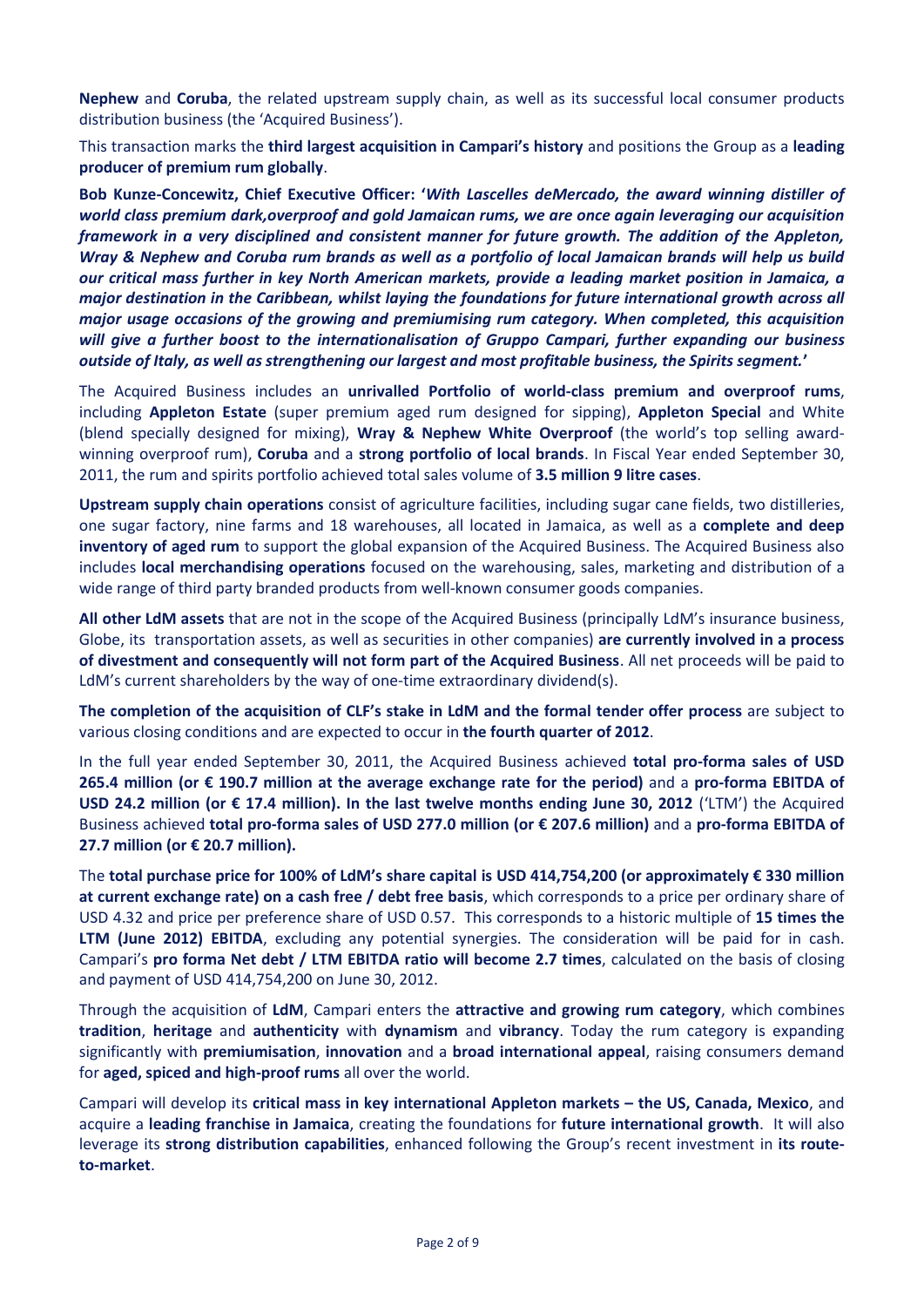**This acquisition is a significant step in the development of Campari into a leading spirits player.** It positions the Group to exploit the **dynamism of key global consumption trends** and **further boosts its internationalisation**, significantly growing the business outside of Italy as well as **strengthening** its largest and most profitable business, **the Spirits segment.**

Bank of America Merrill Lynch acted as financial advisor to Campari on this transaction. Morrison & Foerster acted as legal advisors.

The transaction will be fully financed through credit facilities underwritten by three relationship banks, namely Banc of America Securities, Banca Intesa and Deutsche Bank.

## *ANALYST CONFERENCE CALL*

At **11:30 am (CET) today, Monday, September 3, 2012**, Campari's management will hold a conference call to present the Acquisition to analysts and investors. To participate, please dial one of the following numbers:

- **from Italy: 02 8058 811**
- **from abroad: +44 1212 818003**

The **presentation slides** can be downloaded before the conference call from the main investor relations page on Gruppo Campari's website, at

http://www.camparigroup.com/en/investors/home.jsp

### *INTERNATIONAL MEDIA CONFERENCE CALL*

At **3:30 pm (CET) today, Monday, September 3, 2012**, Bob Kunze-Concewitz, Gruppo Campari's CEO, will hold a conference call in English to present the Acquisition to the media. To participate, please dial one of the following numbers:

**from Italy: 02 8058 811**

**from abroad: +44 1212 818003**

#### **FOR FURTHER INFORMATION**

**Investor Relations Corporate Communications Chiara Garavini** Tel.: +39 02 6225 330 Email: chiara.garavini@campari.com

**Alex Balestra** Tel. : +39 02 6225 364 Email: alex.balestra@campari.com

**Giorgia Bazurli** Tel. : +39 02 6225 548 Cell. +39 347 5147561 Email: [giorgia.bazurli@campari.com](mailto:giorgia.bazurli@campari.com)

**Chiara Latella** Tel. : +39 02 6225 551 Email: [chiara.latella@campari.com](mailto:chiara.latella@campari.com)

**Maria Manfredini** Tel. : +39 02 85457026 Cell. +39 348 7116160 Email: [m.manfredini@dandp.it](mailto:m.manfredini@dandp.it)

**Marco Fusco**  Tel: +39 02 85457029 Cell. +39 345 6538145 Email: [m.fusco@dandp.it](mailto:m.fusco@dandp.it)

<http://www.camparigroup.com/en/investors/home.jsp> [http://www.camparigroup.com/en/press\\_media/image\\_gallery/group\\_images.jsp](http://www.camparigroup.com/en/press_media/image_gallery/group_images.jsp) http://www.youtube.com/campariofficial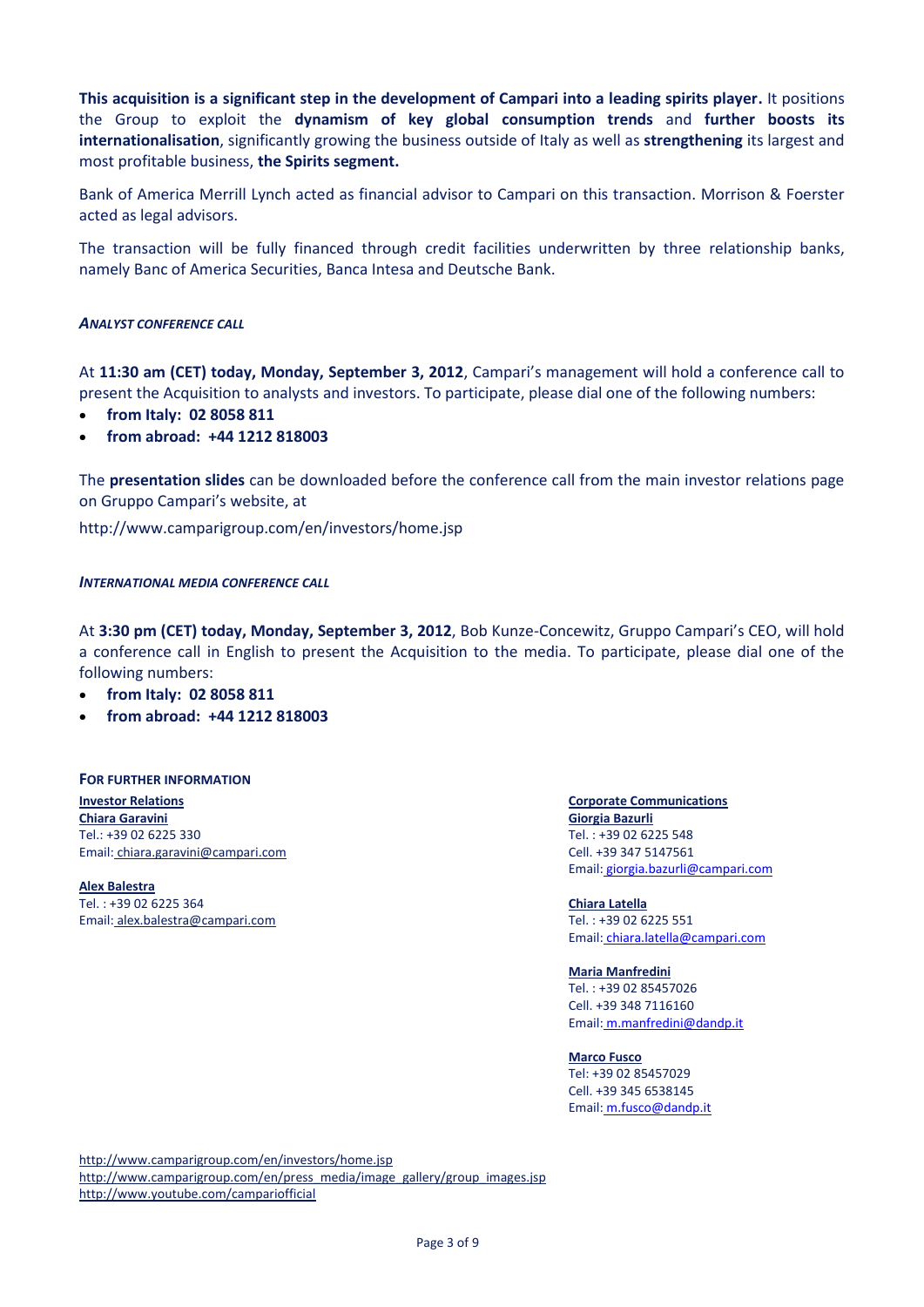#### **ABOUT GRUPPO CAMPARI**

Davide Campari-Milano S.p.A., together with its affiliates ('Gruppo Campari'), is a major player in the global beverage sector, trading in over 190 nations around the world with a leading position in the Italian and Brazilian markets and a strong presence in the USA and Continental Europe. The Group has an extensive portfolio that spans three business segments: spirits, wines and soft drinks. In the spirits segment its internationally renowned brands, such as [Campari,](http://www.campari.com/) Carolans, [SKYY Vodka](http://www.skyy.com/) and Wild Turkey stand out. It also has leading regional brands includin[g Aperol,](http://www.aperol.com/) [Cabo Wabo,](http://www.cabowabo.com/) [Campari Soda,](http://www.camparisoda.it/) Cynar, Frangelico, Glen [Grant,](http://www.glengrant.com/) [Ouzo 12,](http://www.ouzo12.gr/) [X-Rated](http://www.xratedfusion.com/) Fusion Liqueur, Zedda Piras and the local Brazilian brands Dreher, Old Eight and Drury's. Its wine segment boasts the global brand [Cinzano,](http://www.cinzano.com/) as well as important regional brands including Liebfraumilch, Mondoro, Odessa, Riccadonna, Sella&Mosca and Teruzzi&Puthod. The soft drinks segment comprises the non-alcoholic aperitif [Crodino](http://www.crodino.it/) and Lemonsoda as well as its respective line extension dominating the Italian market. The Group employs over 2,300 people. The shares of the parent company, Davide Campari-Milano S.p.A. (Reuters CPRI.MI - Bloomberg CPR IM), are listed on the Italian Stock Exchange. [www.camparigroup.com](http://www.camparigroup.com/)

**- APPENDIX TO FOLLOW -**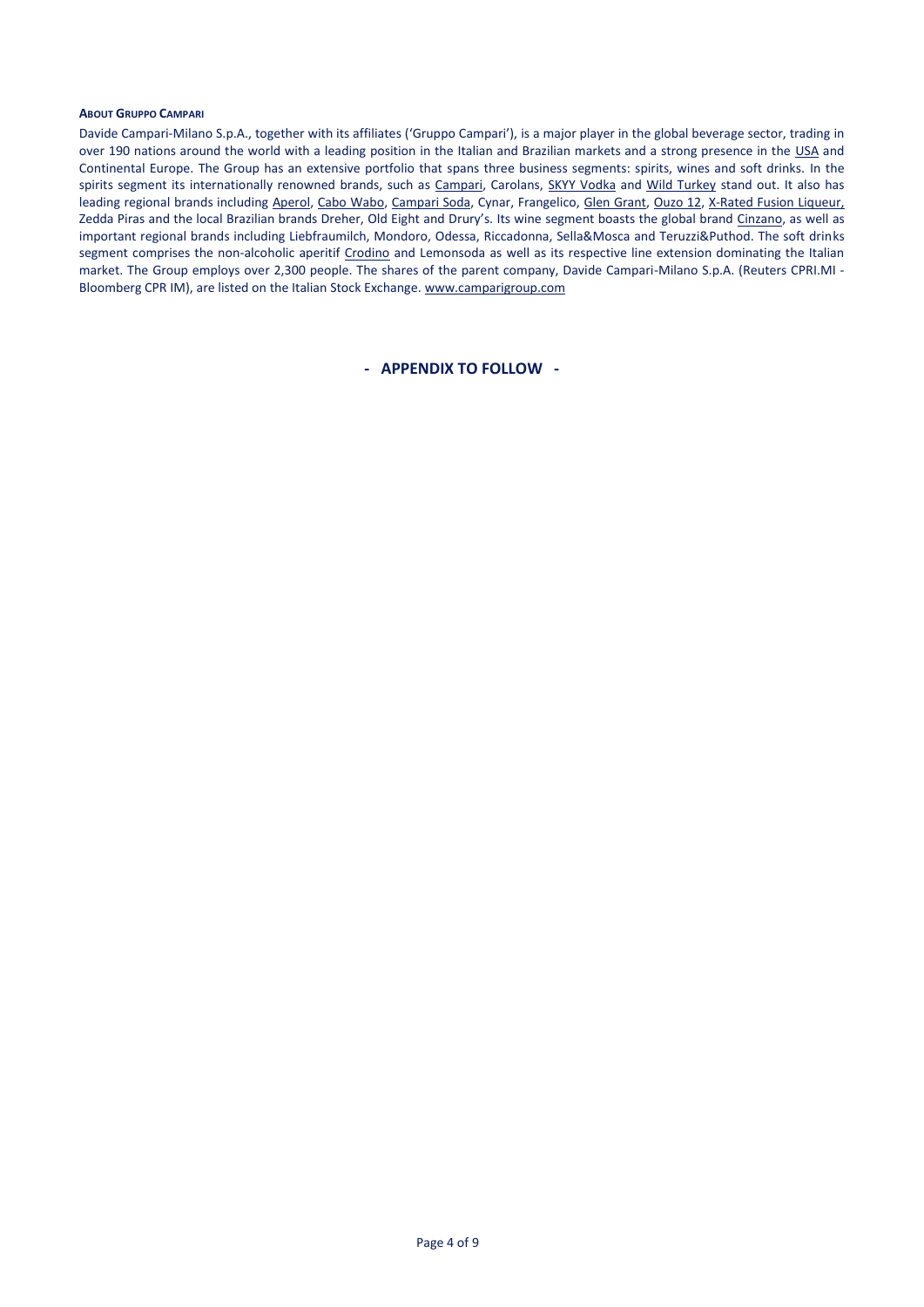# **Appendix A) Key Financials and Ratios of Lascelles deMercado & Co. Limited (Acquired Business)**

### **Table A.1.**

**EBITDA reconciliation for Last Twelve Months ending 30 June 2012 (1)(4)(5)**

|                                                                            | <b>USD million</b> |  |
|----------------------------------------------------------------------------|--------------------|--|
| <b>Spirits Segment</b>                                                     | 23.9               |  |
| <b>Merchandise Segment</b>                                                 | 4.0                |  |
| <b>Acquired Business</b>                                                   | 27.9               |  |
| <b>Reported Profit Before Tax</b>                                          |                    |  |
| Corporate costs <sup>(2)</sup>                                             | (4.7)              |  |
| Accounting and other adjustments <sup>(3)</sup>                            | (2.2)              |  |
| <b>Acquired Business Profit Before Tax (Pro Forma for Divested Assets)</b> | 21.0               |  |
| <b>Financial charge</b>                                                    | 1.4                |  |
| Depreciation and amortisation                                              | 5.3                |  |
| <b>Acquired Business EBITDA (Pro Forma for Divested Assets)</b>            | 27.7               |  |

Notes:

- (1) Financials converted at average FX rate for the last twelve months (LTM) period ending 30 June 2012 (JMD 86.3/US\$). Fiscal year ends 30 September. EBITDA reconciliation based on the last published financial statements reflecting unaudited consolidated results for the Nine Months ending 30 June 2012
- (2) Full recognition of corporate costs remaining in LdM after disposals of non-core assets (these costs were recognised in the Investments segment under LdM reported segment financial information)

(3) Adjustments:

- Elimination of Non recurring items: USD (1.3) million
- Recognition of intercompany consolidation adjustments relating to insurance costs and car rental costs: USD (1.4) million
- Other minor adjustments: USD 0.5 million
- (4) EBITDA at constant FX rate (vs. FYE 30 Sept. 2011) of USD28.0 million
- (5) Net sales of USD 277.0 million in LTM ending 30 June 2012 (reclassified as per Campari reporting format)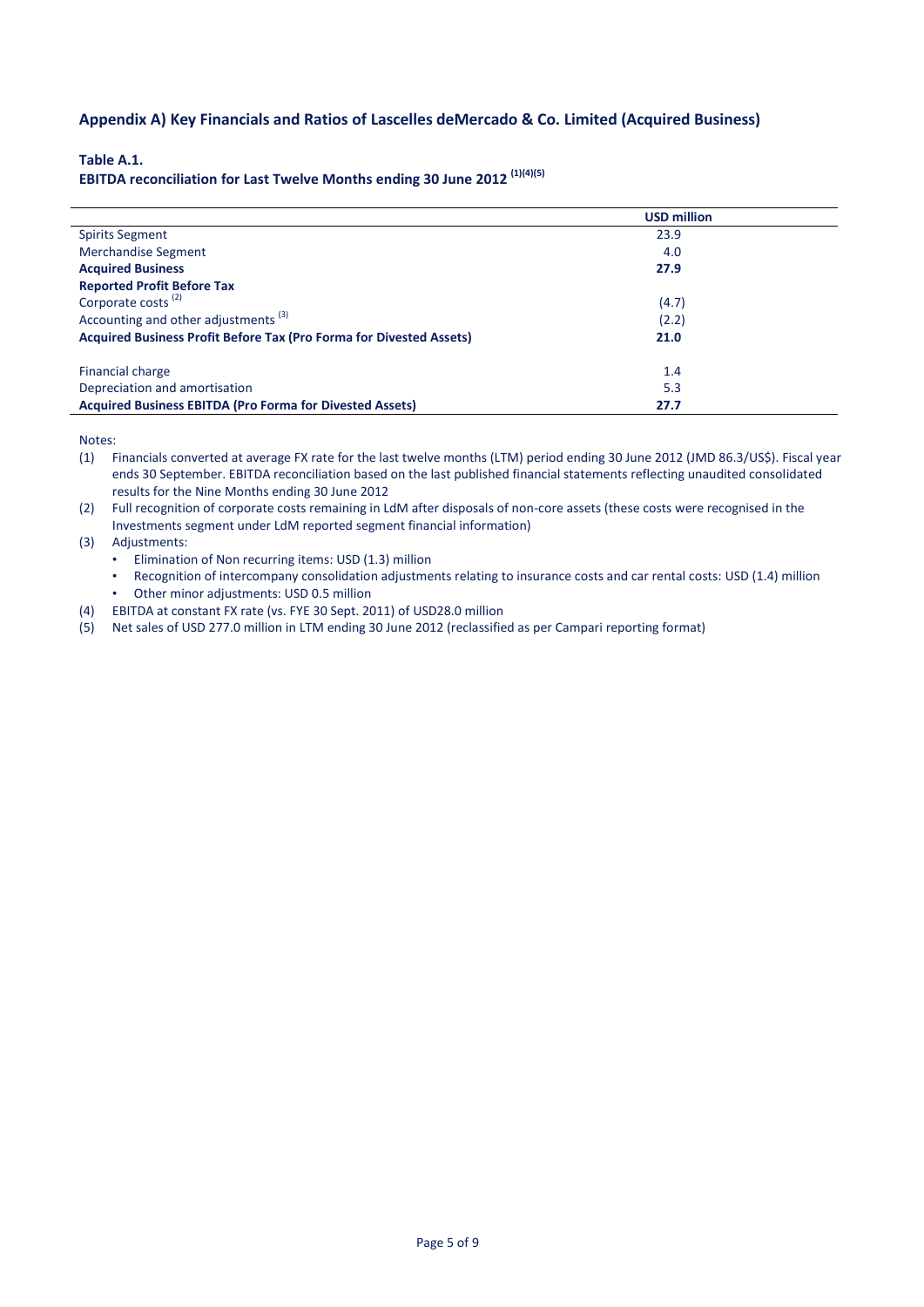# **Table A.2. Balance Sheet Reconciliation – Asset and Liabilities as of 30 June 2012 (1)**

|                                                        | <b>USD million</b> |
|--------------------------------------------------------|--------------------|
| Total Assets <sup>(1)</sup>                            |                    |
| <b>Reported LdM Assets</b>                             | 420.4              |
| Divested Assets                                        | (88.4)             |
| Accounting and Other Adjustments <sup>(2)</sup>        | 3.4                |
| Distribution of Cash                                   | (92.3)             |
| New Goodwill <sup>(4)</sup>                            | 237.6              |
| Pro Forma Acquired Business Assets <sup>(3)</sup>      | 480.7              |
| Total Liabilities <sup>(1)</sup>                       |                    |
| <b>Reported LdM Liabilities</b>                        | 104.7              |
| <b>Divested Assets</b>                                 | (44.1)             |
| Accounting and Other Adjustments <sup>(2)</sup>        | 10.1               |
| <b>Repayment of Financial Liabilities</b>              | (4.7)              |
| <b>Acquisition Financing</b>                           | 414.8              |
| Pro Forma Acquired Business Liabilities <sup>(3)</sup> | 480.7              |

Notes:

 $\mathbf{r}$ 

l. l,

(1) Financials converted at spot FX rate as at 30 June 2012 (JMD 88.3/USD)

(2) Adjustments to the Balance Sheet to reflect the accounting adjustments in EBITDA reconciliation (elimination of non-recurring items, recognition of corporate costs, insurances and car rental costs and other minor adjustments)

(3) Net of transaction expenses

(4) Before PPA goodwill allocation

# **Table A.3.**

# **Balance Sheet Reconciliation – Asset and Liabilities as of 30 June 2012 (1) (Key Items)**

| <b>USD million</b>                       | <b>Reported</b><br><b>LdM Group</b> | <b>Divested</b><br><b>Assets</b> | Adjustments <sup>(2)</sup> | <b>Pro Forma</b><br><b>Acquired</b><br><b>Business</b> |
|------------------------------------------|-------------------------------------|----------------------------------|----------------------------|--------------------------------------------------------|
| <b>Assets (Key Items)</b>                |                                     |                                  |                            |                                                        |
| <b>Fixed Assets</b>                      | 48.6                                | (3.3)                            |                            | 45.2                                                   |
| Goodwill                                 | 1.2                                 | (1.3)                            | 237.6                      | 237.6                                                  |
| <b>Investments</b>                       | 28.4                                | (23.2)                           | (5.0)                      | 0.2                                                    |
| <b>Inventories and Biological Assets</b> | 111.1                               | (4.0)                            |                            | 107.1                                                  |
| <b>Trade Receivables</b>                 | 62.1                                | (7.5)                            | 3.4                        | 57.9                                                   |
| Cash                                     | 115.8                               | (28.4)                           | (87.3)                     |                                                        |
| Other                                    | 53.3                                | (20.6)                           | ٠                          | 32.7                                                   |
| <b>Liabilities (Key Items)</b>           |                                     |                                  |                            |                                                        |
| <b>Trade Payables</b>                    | 45.3                                | (10.2)                           | 10.1                       | 45.2                                                   |
| <b>Bank Loans and Overdraft</b>          | 5.4                                 | (0.7)                            | (4.7)                      |                                                        |
| <b>Other Long-term Liabilities</b>       | 16.5                                | (1.0)                            | ۰                          | 15.4                                                   |
| <b>Other Short-term Liabilities</b>      | 37.5                                | (32.2)                           |                            | 5.3                                                    |
| <b>Acquisition Financing</b>             | ٠                                   |                                  | 414.8                      | 414.8                                                  |

Notes:

(1) Financials converted at spot FX rate as at 30 June 2012 (JMD 88.3/USD)

(2) Refers to accounting & other adjustments, distribution of cash, repayment of financial liabilities, new goodwill and acquisition financing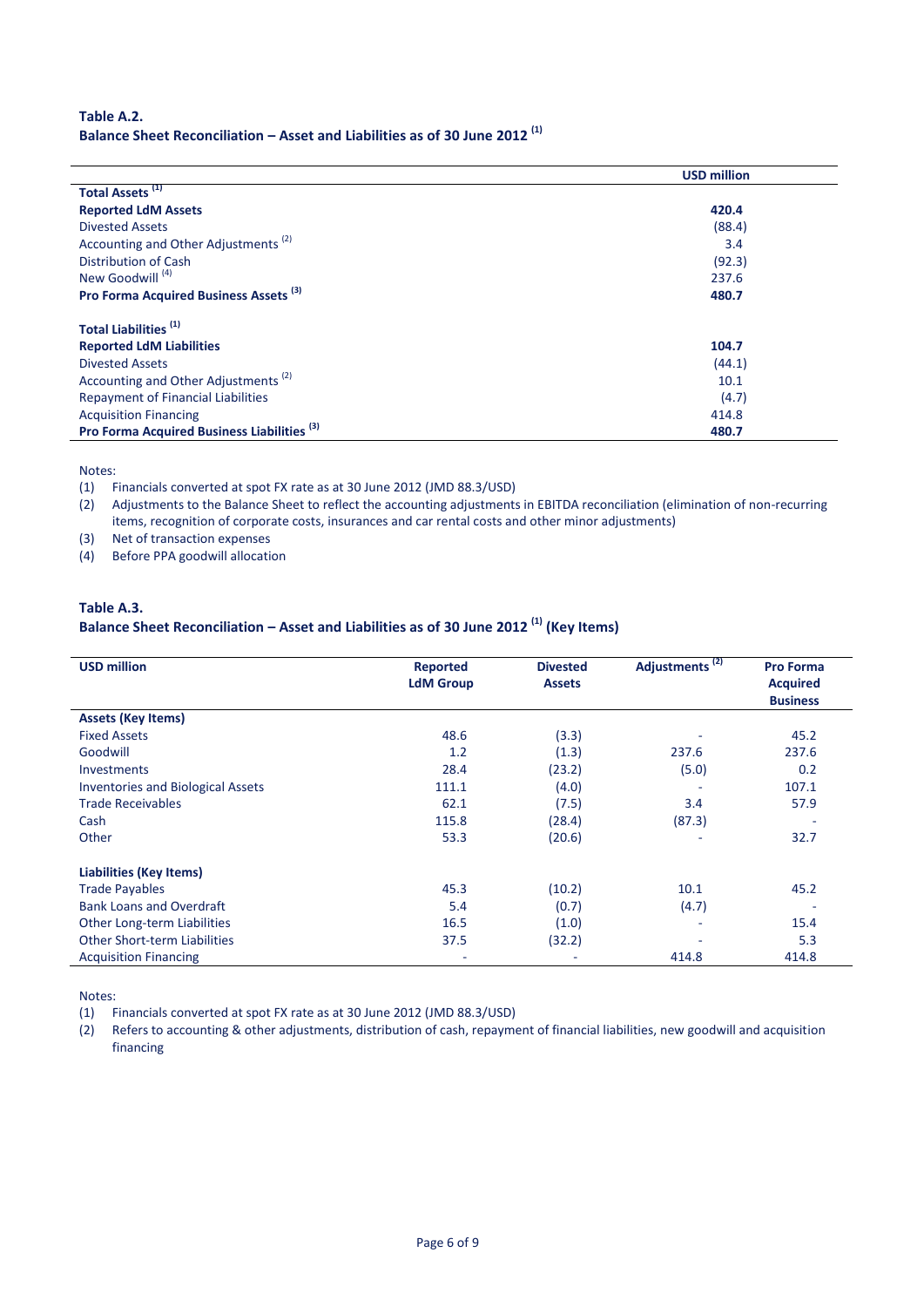# **Appendix B) Historic Financials of Lascelles deMercado & Co. Limited (Acquired Business)**

**Table B.1.**

# **EBITDA reconciliation for Fiscal Year ending 30 September 2011 (1)**

|                                                                     | <b>USD million</b> |  |
|---------------------------------------------------------------------|--------------------|--|
| <b>Spirits Segment</b>                                              | 18.2               |  |
| <b>Merchandise Segment</b>                                          | 6.4                |  |
| <b>Acquired Business</b>                                            | 24.6               |  |
| <b>Reported Profit Before Tax</b>                                   |                    |  |
| Corporate costs <sup>(2)</sup>                                      | (4.2)              |  |
| Accounting and other adjustments <sup>(3)</sup>                     | (2.1)              |  |
| Acquired Business Profit Before Tax (Pro Forma for Divested Assets) | 18.2               |  |
| Financial charge                                                    | 1.1                |  |
| Depreciation and amortisation                                       | 4.9                |  |
| <b>Acquired Business EBITDA (Pro Forma for Divested Assets)</b>     | 24.2               |  |

Notes:

(1) Financials converted at average FX rate for the period (JMD 85.4/USD)

(2) Full recognition of corporate costs remaining in LdM after disposals of non-core assets (these costs were recognised in the Investments segment under LdM reported segment financial information)

(3) Adjustments:

• Elimination of Non recurring items: USD (1.3) million

• Recognition of intercompany consolidation adjustments relating to insurance costs and car rental costs: USD (1.4) million

• Other minor adjustments: USD 0.5 million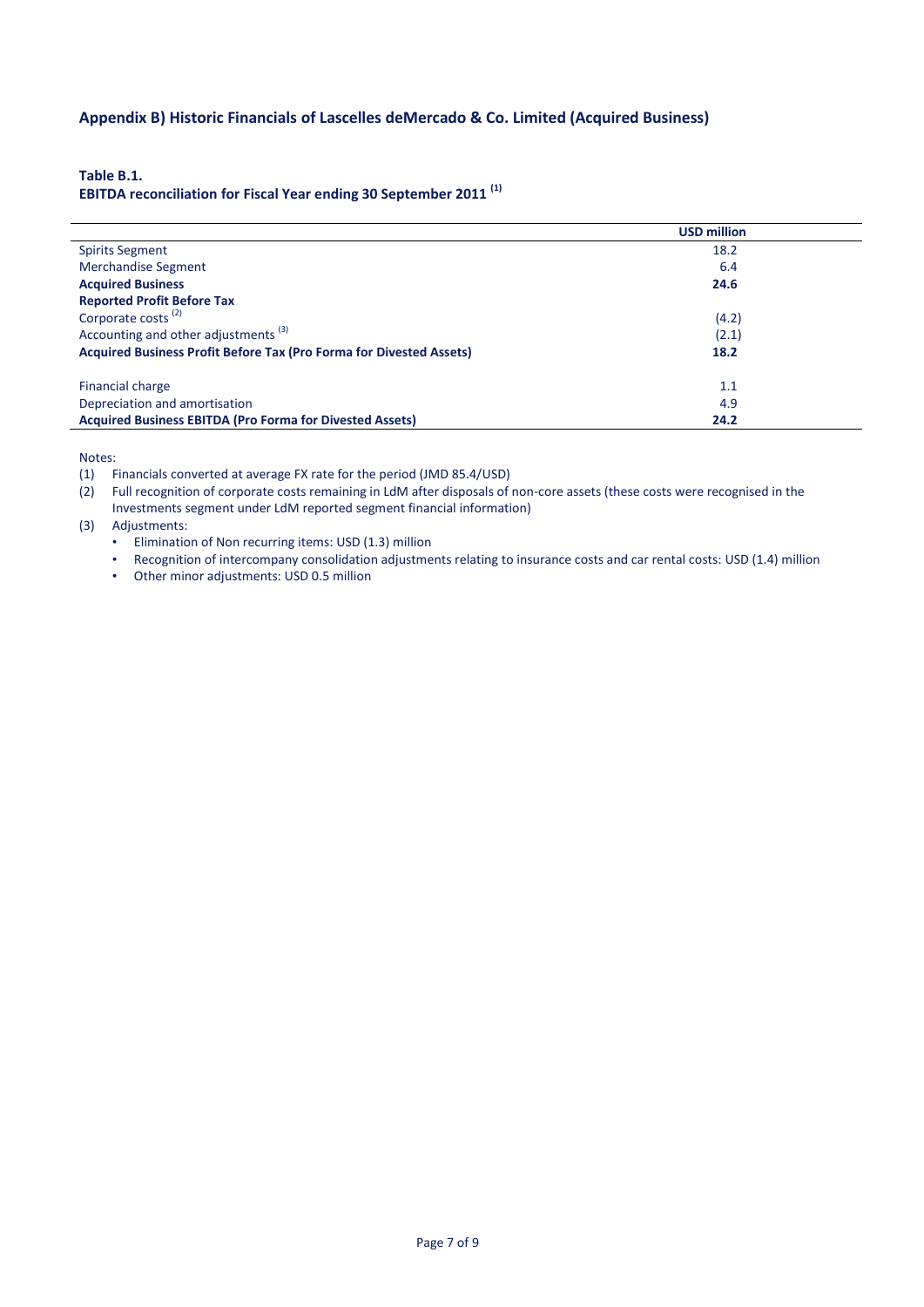## **Table B.2. Acquired Business P&L for Fiscal Year ending 30 September 2011 (1) LdM segments reclassified as per Campari Financial Reporting format**

|                                             | Spirits <sup>(4)</sup> | <b>Merchandise</b> | <b>Corporate Costs</b> | <b>Pro Forma Acquired Business</b> |                 |
|---------------------------------------------|------------------------|--------------------|------------------------|------------------------------------|-----------------|
|                                             |                        |                    |                        |                                    | % margin on net |
|                                             | USD million            | USD million        | USD million            | USD million                        | sales           |
| Net sales <sup>(2)</sup>                    | 204.2                  | 61.2               | -                      | 265.4                              | 100.0%          |
| Cost of goods sold                          | (126.4)                | (45.4)             | $\sim$                 | (171.8)                            | $-64.7%$        |
| Gross profit                                | 77.8                   | 15.8               | $\sim$                 | 93.6                               | 35.3%           |
| <b>Advertising &amp; Promotion expenses</b> | (20.7)                 | ۰                  | $\sim$                 | (20.7)                             | $-7.8%$         |
| <b>Contribution after A&amp;P</b>           | 57.1                   | 15.8               |                        | 72.9                               | 27.5%           |
| SG&A                                        | (39.3)                 | (10.1)             | (4.2)                  | (53.6)                             | $-20.2%$        |
| <b>Operating result (EBIT)</b>              | 17.8                   | 5.8                | (4.2)                  | 19.3                               | 7.3%            |
| EBITDA $^{(3)}$                             | 22.1                   | 6.3                | (4.2)                  | 24.2                               | 9.1%            |

Notes:

(1) Financials converted at average FX rate for the period (JMD 85.4/USD)

(2) Net sales: post accounting and other adjustments for Spirits and Merchandise of USD 0.7 million and USD 4.0 million respectively

(3) EBITDA: post accounting and other adjustments for Spirits and Merchandise of USD (2.0) million and USD (0.1) million respectively

(4) Including related upstream supply chain (sugar operations and bulk sales)

## **Table B.3. Acquired Business P&L for Fiscal Year ending 30 September 2011 (1) Reclassified to Campari Segment Reporting (2)**

|                                    | <b>Spirits &amp; Wines</b> |                          | Other <sup>(3)</sup> |                          | <b>Pro Forma Acquired Business</b> |                          |
|------------------------------------|----------------------------|--------------------------|----------------------|--------------------------|------------------------------------|--------------------------|
|                                    | USD million                | % margin on<br>net sales | USD million          | % margin on<br>net sales | <b>USD million</b>                 | % margin on<br>net sales |
|                                    |                            |                          |                      |                          |                                    |                          |
| Net sales <sup>(2)</sup>           | 178.1                      | 100.0%                   | 87.3                 | 100.0%                   | 265.4                              | 100.0%                   |
| Cost of goods sold                 | (100.4)                    | $-56.4%$                 | (71.5)               | $-81.8%$                 | (171.8)                            | $-64.7%$                 |
| Gross profit                       | 77.7                       | 43.6%                    | 15.9                 | 18.2%                    | 93.6                               | 35.3%                    |
| <b>Advertising &amp; Promotion</b> | (20.7)                     | $-11.6%$                 | $\sim$               | 0.0%                     | (20.7)                             | $-7.8%$                  |
| expenses                           |                            |                          |                      |                          |                                    |                          |
| <b>Contribution after A&amp;P</b>  | 57.0                       | 32.0%                    | 15.9                 | 18.2%                    | 72.9                               | 27.5%                    |

Notes:

(1) Financials converted at average FX rate for the period (JMD 85.4/USD)

(2) Under Campari Segment Reporting LdM spirits and wine business is classified under 'Spirits & Wine' and upstream supply chain (sugar operations and bulk sales) are reported in the 'Other' segment

(3) Other includes Merchandise and Spirits related upstream supply chain (sugar operations and bulk sales)